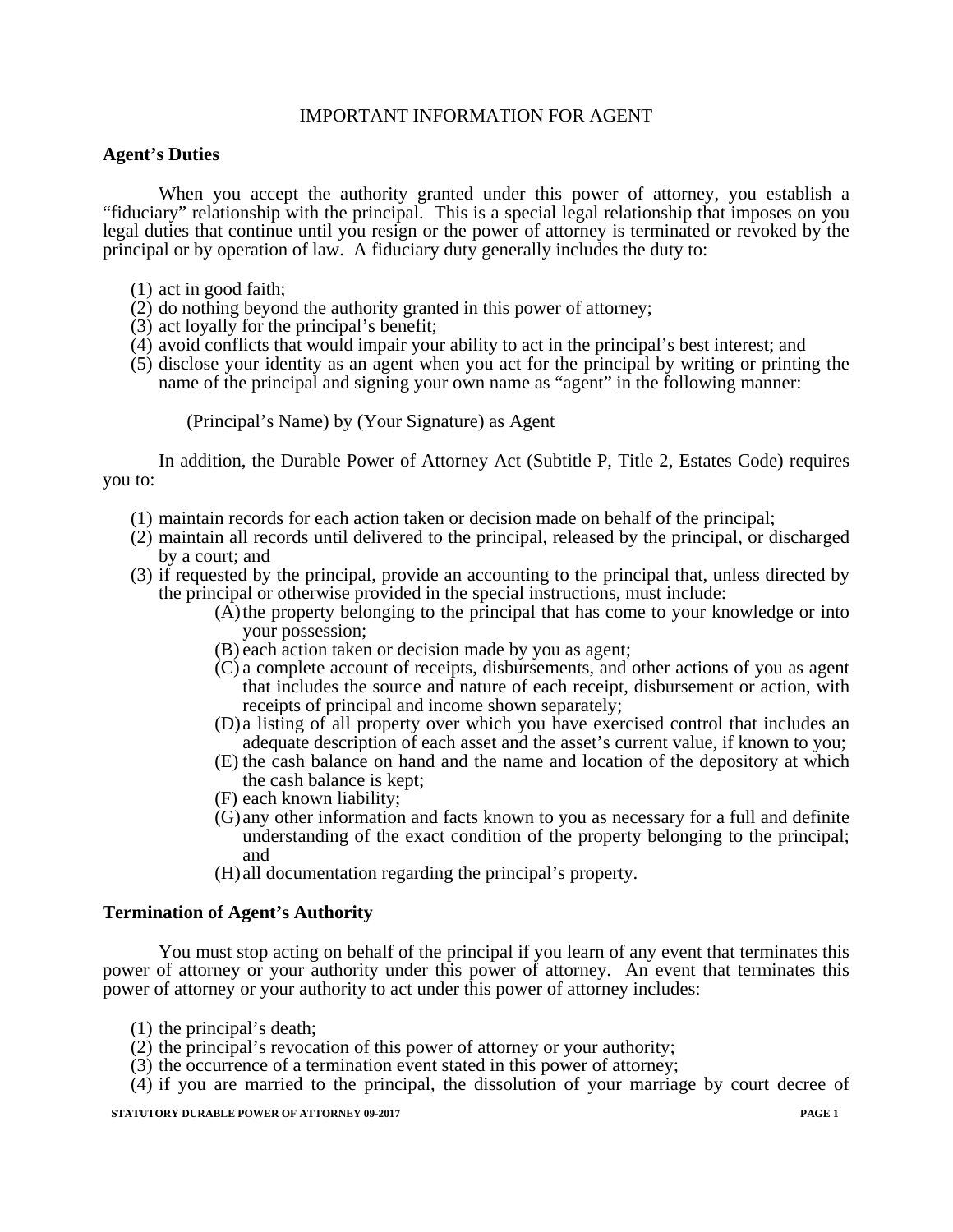divorce or annulment or declaration that your marriage is void, unless otherwise provided in this power of attorney;

- (5) the appointment and qualification of a permanent guardian of the principal's estate; or
- (6) if ordered by a court, the suspension of this power of attorney on the appointment and qualification of a temporary guardian until the date the temporary guardian expires.

#### **Liability of the Agent**

The authority granted to you under this power of attorney is specified in the Durable Power of Attorney Act (Subtitle P, Title 2, Estates Code). If you violate the Durable Power of Attorney Act or act beyond the authority granted, you may be liable for any damages caused by the violation or subject to prosecution for misapplication of property by a fiduciary under Chapter 32 of the Texas Penal Code.

THE AGENT, BY ACCEPTING OR ACTING UNDER THE APPOINTMENT, ASSUMES THE FIDUCIARY AND OTHER LEGAL RESPONSIBILITIES OF AN AGENT.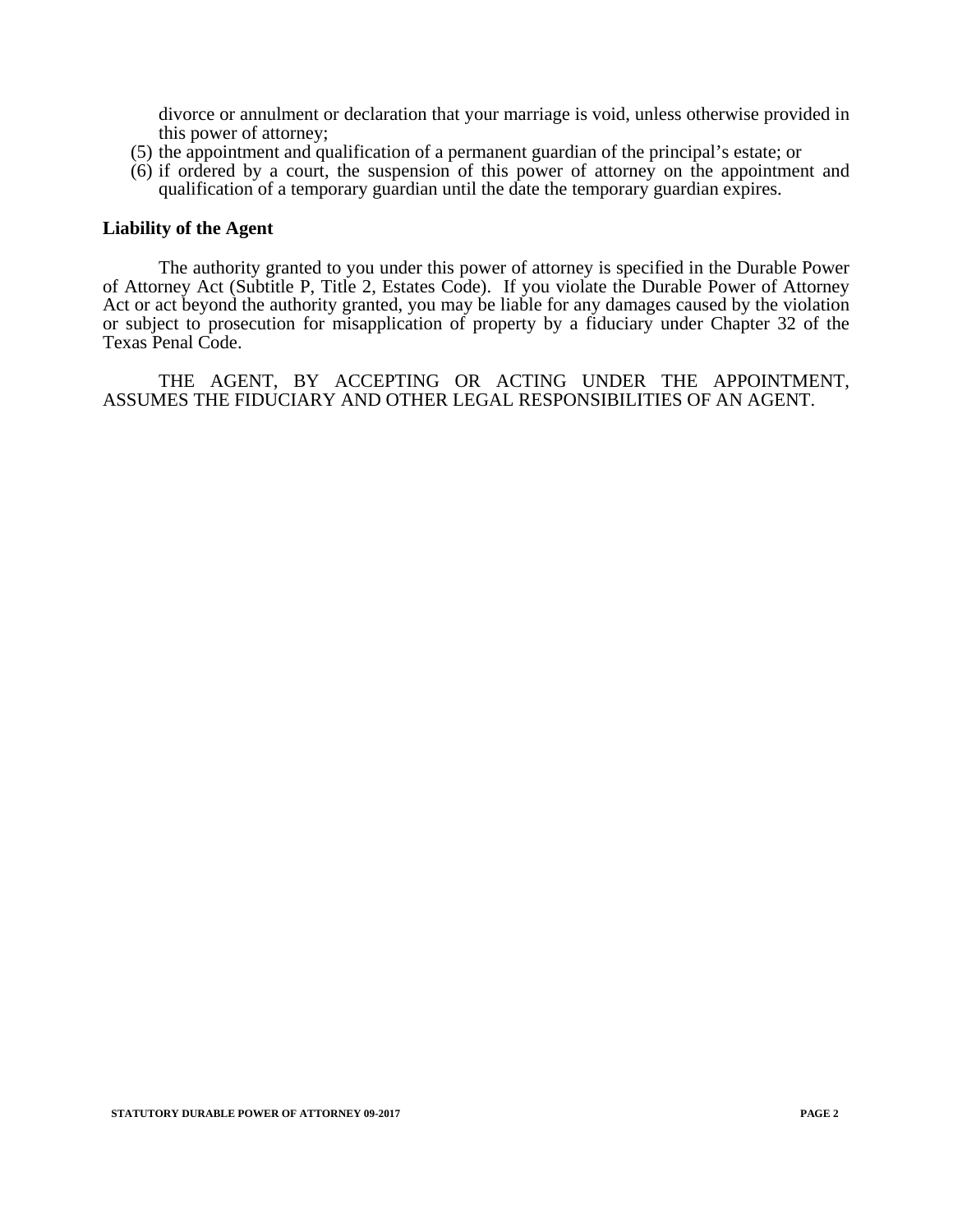## **STATUTORY DURABLE POWER OF ATTORNEY**

NOTICE: THE POWERS GRANTED BY THIS DOCUMENT ARE BROAD AND SWEEPING. THEY ARE EXPLAINED IN THE DURABLE POWER OF ATTORNEY ACT, SUBTITLE P, TITLE 2, ESTATES CODE. IF YOU HAVE ANY QUESTIONS ABOUT THESE POWERS, OBTAIN COMPETENT LEGAL ADVICE. THIS DOCUMENT DOES NOT AUTHORIZE ANYONE TO MAKE MEDICAL AND OTHER HEALTHCARE DECISIONS FOR YOU. YOU MAY REVOKE THIS POWER OF ATTORNEY IF YOU LATER WISH TO DO SO. IF YOU WANT YOUR AGENT TO HAVE THE AUTHORITY TO SIGN HOME EQUITY LOAN DOCUMENTS ON YOUR BEHALF, THIS POWER OF ATTORNEY MUST BE SIGNED BY YOU AT THE OFFICE OF THE LENDER, AN ATTORNEY AT LAW, OR A TITLE COMPANY.

You should select someone you trust to serve as your agent. Unless you specify otherwise, generally the agent's authority will continue until:

- (1) you die or revoke the power of attorney;
- (2) your agent resigns or is unable to act for you; or
- (3) a guardian is appointed for your estate.

I, (insert your name and address), appoint (insert the name and address of the person appointed) as my agent to act for me in any lawful way with respect to all of the following powers that I have initialed below. (YOU MAY APPOINT CO-AGENTS. UNLESS YOU PROVIDE OTHERWISE, CO-AGENTS MAY ACT INDEPENDENTLY.)

TO GRANT ALL OF THE FOLLOWING POWERS, INITIAL THE LINE IN FRONT OF (N) AND IGNORE THE LINES IN FRONT OF THE OTHER POWERS LISTED IN (A) THROUGH (M).

TO GRANT A POWER, YOU MUST INITIAL THE LINE IN FRONT OF THE POWER YOU ARE GRANTING.

TO WITHHOLD A POWER, DO NOT INITIAL THE LINE IN FRONT OF THE POWER. YOU MAY, BUT DO NOT NEED TO CROSS OUT EACH POWER WITHHELD.

- \_\_\_\_\_ (A) Real property transactions;
- \_\_\_\_\_ (B) Tangible personal property transactions;
- \_\_\_\_\_ (C) Stock and bond transactions;
- \_\_\_\_\_ (D) Commodity and option transactions;
- \_\_\_\_\_ (E) Banking and other financial institution transactions;
- \_\_\_\_\_ (F) Business operating transactions;
- \_\_\_\_\_ (G) Insurance and annuity transactions;
- \_\_\_\_\_ (H) Estate, trust, and other beneficiary transactions;
- \_\_\_\_\_ (I) Claims and litigation;
- \_\_\_\_\_ (J) Personal and family maintenance;
- \_\_\_\_\_ (K) Benefits from social security, Medicare, Medicaid, or other governmental

**STATUTORY DURABLE POWER OF ATTORNEY 09-2017 PAGE 3**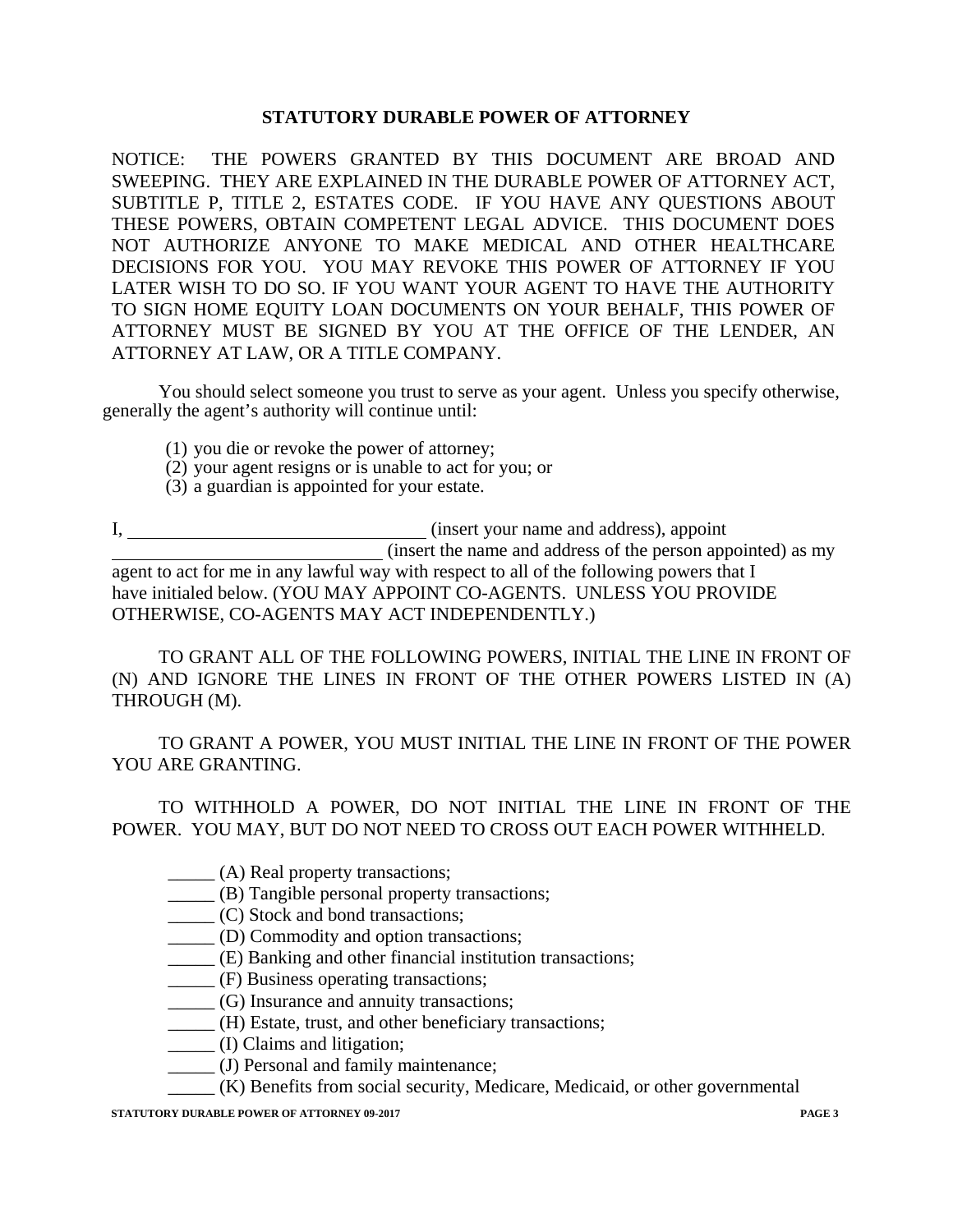programs or civil or military service;

\_\_\_\_\_ (L) Retirement plan transactions;

\_\_\_\_\_\_ (M) Tax matters;

# \_\_\_\_\_ (N) ALL OF THE POWERS LISTED IN (A) THROUGH (M). YOU DO NOT HAVE TO INITIAL THE LINE IN FRONT OF ANY OTHER POWER IF YOU INITIAL LINE (N).

## SPECIAL INSTRUCTIONS:

Special instructions applicable to agent compensation (initial in front of one of the following sentences to have it apply; if no selection is made, each agent will be entitled to compensation that is reasonable under the circumstances):

\_\_\_\_ My agent is entitled to reimbursement of reasonable expenses incurred on my behalf and to compensation that is reasonable under the circumstances.

\_\_\_\_ My agent is entitled to reimbursement of reasonable expenses incurred on my behalf but shall receive no compensation for serving as my agent.

Special instructions applicable to co-agents (if you have appointed co-agents to act, initial in front of one of the following sentences to have it apply; if no selection is made, each agent will be entitled to act independently):

Each of my co-agents may act independently for me.

\_\_\_\_ My co-agents may act for me only if the co-agents act jointly.

\_\_\_\_ My co-agents may act for me only if a majority of the co-agents act jointly.

Special instructions applicable to gifts (initial in front of the following sentence to have it apply):

I grant my agent the power to apply my property to make gifts outright to or for the benefit of a person, including by the exercise of a presently exercisable general power of appointment held by me, except that the amount of a gift to an individual may not exceed the amount of annual exclusions allowed from the federal gift tax for the calendar year of the gift.

# ON THE FOLLOWING LINES YOU MAY GIVE SPECIAL INSTRUCTIONS LIMITING OR EXTENDING THE POWERS GRANTED TO YOUR AGENT.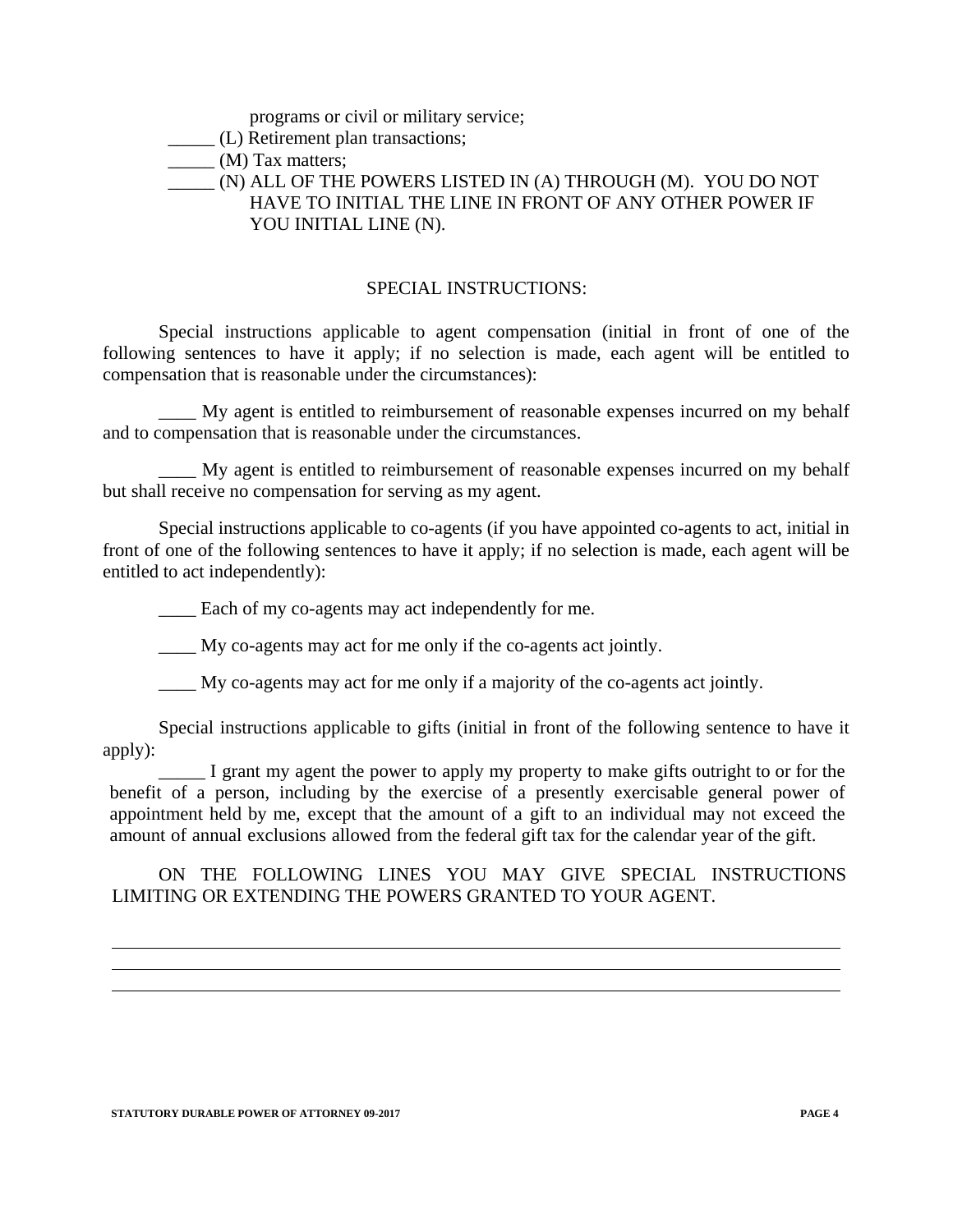UNLESS YOU DIRECT OTHERWISE BELOW, THIS POWER OF ATTORNEY IS EFFECTIVE IMMEDIATELY AND WILL CONTINUE UNTIL IT TERMINATES.

CHOOSE ONE OF THE FOLLOWING ALTERNATIVES BY CROSSING OUT THE ALTERNATIVE NOT CHOSEN:

(A) This power of attorney is not affected by my subsequent disability or incapacity.

(B) This power of attorney becomes effective upon my disability or incapacity.

YOU SHOULD CHOOSE ALTERNATIVE (A) IF THIS POWER OF ATTORNEY IS TO BECOME EFFECTIVE ON THE DATE IT IS EXECUTED.

IF NEITHER (A) NOR (B) IS CROSSED OUT, IT WILL BE ASSUMED THAT YOU CHOSE ALTERNATIVE (A).

If Alternative (B) is chosen and a definition of my disability or incapacity is not contained in this power of attorney, I shall be considered disabled or incapacitated for purposes of this power of attorney if a physician certifies in writing at a date later than the date this power of attorney is executed that, based on the physician's medical examination of me, I am mentally incapable of managing my financial affairs. I authorize the physician who examines me for this purpose to disclose my physical or mental condition to another person for purposes of this power of attorney. A third party who accepts this power of attorney is fully protected from any action taken under this power of attorney that is based on the determination made by a physician of my disability or incapacity.

I agree that any third party who receives a copy of this document may act under it. Termination of this durable power of attorney is not effective as to a third party until the third party has actual knowledge of the termination. I agree to indemnify the third party for any claims that arise against the third party because of reliance on this power of attorney. The meaning and effect of this durable power of attorney is determined by Texas law.

If any agent named by me dies, becomes incapacitated, resigns, or refuses to act, or if my marriage to an agent named by me is dissolved by a court decree of divorce or annulment or is declared void by a court (unless I provided in this document that the dissolution or declaration does not terminate the agent's authority to act under this power of attorney), I name the following (each to act alone and successively, in the order named) as successor(s) to that agent:

Signed this  $\_\_\_\_\_\$  day of  $\_\_\_\_\_\_\_\_\_\_\_\_\_\_\_\_\_\_\_$ 

(your signature)

.

**STATUTORY DURABLE POWER OF ATTORNEY 09-2017 PAGE 5**